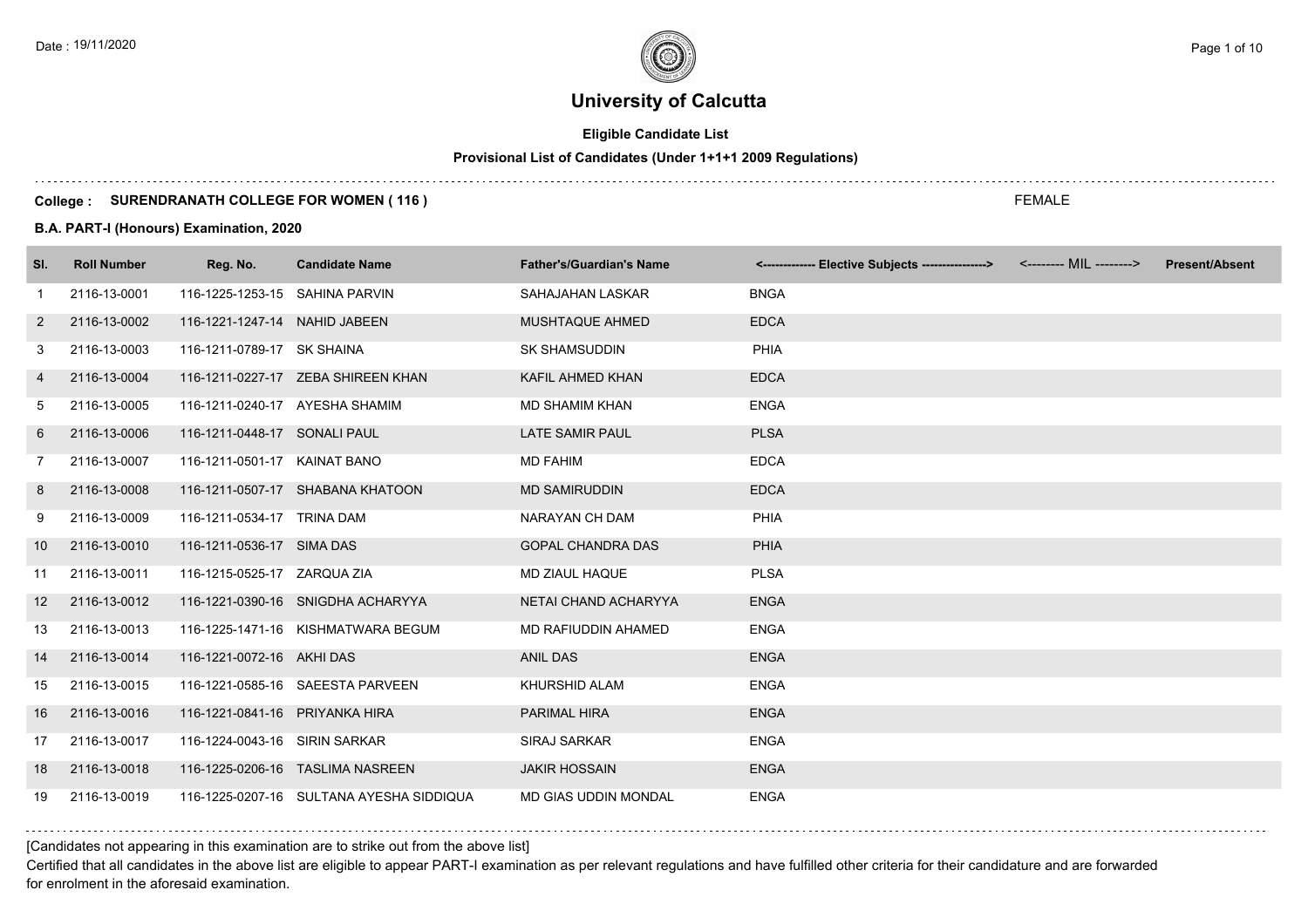## **Eligible Candidate List**

## **Provisional List of Candidates (Under 1+1+1 2009 Regulations)**

#### **College : SURENDRANATH COLLEGE FOR WOMEN ( 116 )**

#### **B.A. PART-I (Honours) Examination, 2020**

| SI. | <b>Roll Number</b> | Reg. No.                        | <b>Candidate Name</b>               | <b>Father's/Guardian's Name</b> | <------------- Elective Subjects ----------------> <-------- MIL --------> | <b>Present/Absent</b> |
|-----|--------------------|---------------------------------|-------------------------------------|---------------------------------|----------------------------------------------------------------------------|-----------------------|
| 20  | 2116-13-0020       | 116-1225-1092-16 NAJRIN HOSAINA |                                     | <b>MD RABIUL ISLAM</b>          | <b>ENGA</b>                                                                |                       |
| 21  | 2116-13-0021       | 116-1221-0031-16 DEBJANI ROUTH  |                                     | <b>ALOK ROUTH</b>               | <b>BNGA</b>                                                                |                       |
| 22  | 2116-13-0022       | 116-1221-0047-16 SUSMITA SAHA   |                                     | AMAL KUMAR SAHA                 | <b>ENGA</b>                                                                |                       |
| 23  | 2116-13-0023       | 116-1221-0048-16 SANCHITA DAS   |                                     | <b>BISWANATH DAS</b>            | <b>ENGA</b>                                                                |                       |
| 24  | 2116-13-0024       | 116-1221-0091-16 JAYA DAS       |                                     | RAMESH CHANDRA DAS              | <b>ENGA</b>                                                                |                       |
| 25  | 2116-13-0025       | 116-1221-0177-16 MOUSUMI DAS    |                                     | <b>RAJENDRA DAS</b>             | <b>BNGA</b>                                                                |                       |
| 26  | 2116-13-0026       |                                 | 116-1221-0239-16 PUSPITA MUKHERJEE  | PARTHA MUKHERJEE                | <b>ENGA</b>                                                                |                       |
| 27  | 2116-13-0027       |                                 | 116-1221-0279-16 MOUMITA GHOSH      | <b>JAYANTA GHOSH</b>            | <b>ENGA</b>                                                                |                       |
| 28  | 2116-13-0028       | 116-1221-0406-16 RITIKA DUTTA   |                                     | <b>SUBRATA DUTTA</b>            | <b>BNGA</b>                                                                |                       |
| 29  | 2116-13-0029       | 116-1221-0429-16 NEHA JAISWAL   |                                     | SUNIL JAISWAL                   | <b>ENGA</b>                                                                |                       |
| 30  | 2116-13-0030       | 116-1221-0431-16 AZMI NAUSHIN   |                                     | <b>SK ANWAR</b>                 | <b>ENGA</b>                                                                |                       |
| 31  | 2116-13-0031       | 116-1221-0502-16 FARHA NAAZ     |                                     | DIL MOHAMMAD                    | <b>ENGA</b>                                                                |                       |
| 32  | 2116-13-0032       |                                 | 116-1221-0554-16 TASARRUN NAZNIN    | <b>MD ZAHIR</b>                 | <b>ENGA</b>                                                                |                       |
| 33  | 2116-13-0033       |                                 | 116-1221-0622-16 RUKSAR KHATOON     | <b>SK ANJAN</b>                 | <b>HISA</b>                                                                |                       |
| 34  | 2116-13-0034       | 116-1221-0701-16 PIYASHA PATRA  |                                     | <b>SANKAR PATRA</b>             | <b>ENGA</b>                                                                |                       |
| 35  | 2116-13-0035       | 116-1221-0952-16 SHOHENI NEOGI  |                                     | <b>NABA KUMAR NEOGI</b>         | <b>ENGA</b>                                                                |                       |
| 36  | 2116-13-0036       |                                 | 116-1221-1107-16 AFREEN MULLICK     | <b>RIAZUL MULLICK</b>           | <b>BNGA</b>                                                                |                       |
| 37  | 2116-13-0037       |                                 | 116-1221-1213-16 RUKHSAR PARWIN     | MD REYAZUDDIN                   | <b>HISA</b>                                                                |                       |
| 38  | 2116-13-0038       |                                 | 116-1221-1409-16 PRIYA SINGH RATHOR | <b>RAM SINGH RATHOR</b>         | <b>ENGA</b>                                                                |                       |

[Candidates not appearing in this examination are to strike out from the above list]

Certified that all candidates in the above list are eligible to appear PART-I examination as per relevant regulations and have fulfilled other criteria for their candidature and are forwarded for enrolment in the aforesaid examination.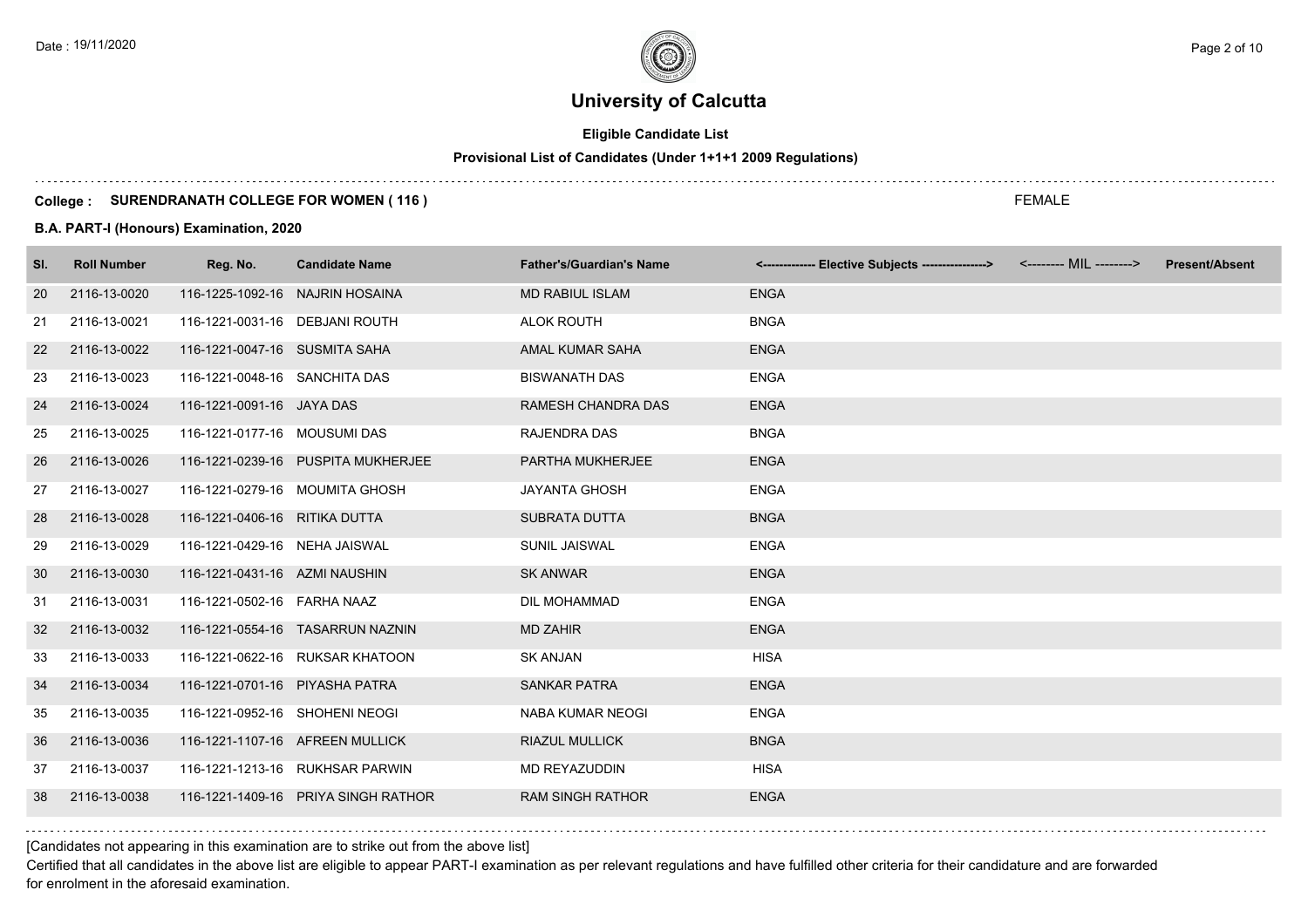## **Eligible Candidate List**

## **Provisional List of Candidates (Under 1+1+1 2009 Regulations)**

#### **College : SURENDRANATH COLLEGE FOR WOMEN ( 116 )**

#### **B.A. PART-I (Honours) Examination, 2020**

| SI. | <b>Roll Number</b> | Reg. No.                       | <b>Candidate Name</b>                  | <b>Father's/Guardian's Name</b> | <------------- Elective Subjects ----------------> | <-------- MIL --------> | <b>Present/Absent</b> |
|-----|--------------------|--------------------------------|----------------------------------------|---------------------------------|----------------------------------------------------|-------------------------|-----------------------|
| 39  | 2116-13-0039       |                                | 116-1221-1410-16 SUMAN CHOUHAN         | OM PRAKASH CHOUHAN              | <b>ENGA</b>                                        |                         |                       |
| 40  | 2116-13-0040       |                                | 116-1221-1503-16 CHANDRAYEE ROY        | <b>BABLU ROY</b>                | <b>ENGA</b>                                        |                         |                       |
| 41  | 2116-13-0041       | 116-1221-1760-16 KOYEL DUTTA   |                                        | UTTAM DAS                       | <b>ENGA</b>                                        |                         |                       |
| 42  | 2116-13-0042       | 116-1222-1010-16 PAYEL MONDAL  |                                        | <b>SUSHANTA MONDAL</b>          | <b>BNGA</b>                                        |                         |                       |
| 43  | 2116-13-0043       | 116-1224-0113-16 ALIVIA NANDI  |                                        | <b>SUSIL NANDI</b>              | PHIA                                               |                         |                       |
| 44  | 2116-13-0044       | 116-1225-0303-16 REEMA KUMARI  |                                        | <b>MAHENDRA LAL SAH</b>         | <b>ENGA</b>                                        |                         |                       |
| 45  | 2116-13-0045       |                                | 125-1221-0175-16 TAMALINA BANERJEE     | <b>GAUTAM BANERJEE</b>          | <b>ENGA</b>                                        |                         |                       |
| 46  | 2116-13-0046       |                                | 117-1221-0943-16 DISHANNITA VIDYANANDA | LATE DILIP KUMAR VIDYANANDA     | <b>ENGA</b>                                        |                         |                       |
| 47  | 2116-13-0047       | 116-1222-0199-15 RIYASHA DAS   |                                        | RATAN CHANDRA DAS               | <b>ENGA</b>                                        |                         |                       |
| 48  | 2116-13-0048       |                                | 116-1221-0011-15 SUKALPITA MAITY       | <b>SHYAMA PADA MAITY</b>        | <b>ENGA</b>                                        |                         |                       |
| 49  | 2116-13-0049       |                                | 116-1221-0047-15 SANGITA DEBNATH       | <b>NETAI DEBNATH</b>            | <b>ENGA</b>                                        |                         |                       |
| 50  | 2116-13-0050       | 116-1221-0083-15 NISHA SINGH   |                                        | <b>RAGHOW PRASAD SINGH</b>      | <b>ENGA</b>                                        |                         |                       |
| 51  | 2116-13-0051       | 116-1221-0207-15 RIMPA SEN     |                                        | <b>RAMESWAR SEN</b>             | <b>ENGA</b>                                        |                         |                       |
| 52  | 2116-13-0052       |                                | 116-1221-0225-15 SARMISTHA CHAKRABORTY | SANKAR CHAKRABORTY              | <b>ENGA</b>                                        |                         |                       |
| 53  | 2116-13-0053       |                                | 116-1221-0227-15 SALINA KHATOON        | MD GHIYASUDDIN                  | <b>ENGA</b>                                        |                         |                       |
| 54  | 2116-13-0054       |                                | 116-1221-0307-15 BHASWATI CHAKRABORTY  | <b>BASU DEB CHAKRABORTY</b>     | <b>ENGA</b>                                        |                         |                       |
| 55  | 2116-13-0055       | 116-1221-1627-15 SIPRA ROY     |                                        | <b>MUKUNDO ROY</b>              | <b>SANA</b>                                        |                         |                       |
| 56  | 2116-13-0056       | 116-1221-1689-15 IFFAT RAHIM   |                                        | <b>ABDUR RAHIM</b>              | <b>EDCA</b>                                        |                         |                       |
| 57  | 2116-13-0057       | 116-1221-1693-15 ERAM SIDDIQUE |                                        | LATE MAQSOOD SIDDIQUE           | <b>HISA</b>                                        |                         |                       |

[Candidates not appearing in this examination are to strike out from the above list]

Certified that all candidates in the above list are eligible to appear PART-I examination as per relevant regulations and have fulfilled other criteria for their candidature and are forwarded for enrolment in the aforesaid examination.

FEMALE

Date : 19/11/2020  $\rule{1em}{0.15mm}$  Page 3 of 10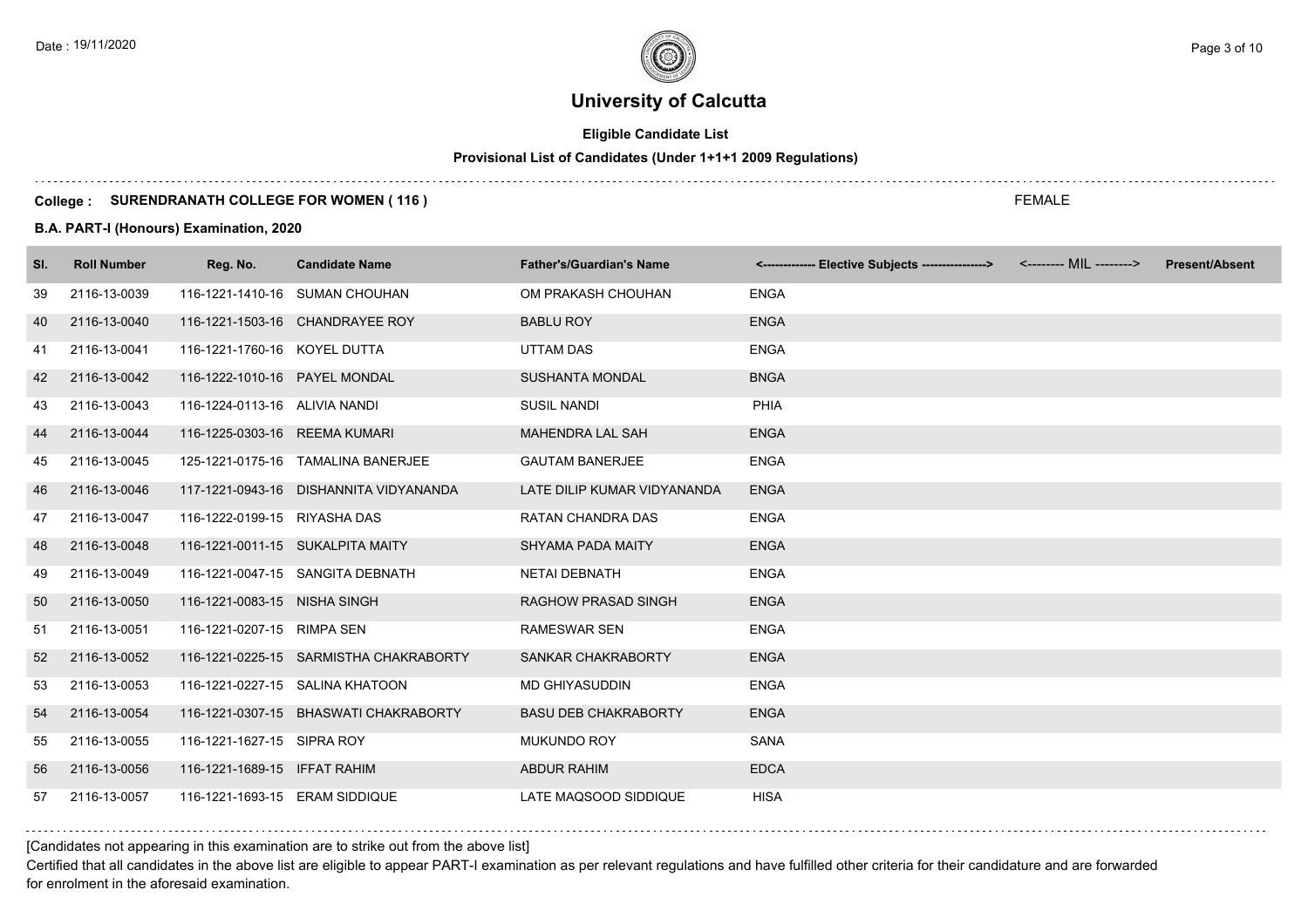## **Eligible Candidate List**

## **Provisional List of Candidates (Under 1+1+1 2009 Regulations)**

#### **College : SURENDRANATH COLLEGE FOR WOMEN ( 116 )**

#### **B.A. PART-I (Honours) Examination, 2020**

| SI. | <b>Roll Number</b> | Reg. No.                        | <b>Candidate Name</b>                 | <b>Father's/Guardian's Name</b> | <------------- Elective Subjects ---------------> <-------- MIL --------> | <b>Present/Absent</b> |
|-----|--------------------|---------------------------------|---------------------------------------|---------------------------------|---------------------------------------------------------------------------|-----------------------|
| 58  | 2116-13-0058       |                                 | 116-1221-1703-15 SADQUA KHATOON       | <b>MD TOUHEED</b>               | <b>HISA</b>                                                               |                       |
| 59  | 2116-13-0059       |                                 | 116-1221-2447-15 KARISHMA MONDAL      | <b>DILIP MONDAL</b>             | <b>ENGA</b>                                                               |                       |
| 60  | 2116-13-0060       | 116-1221-2583-15 DEEPIKA MIRDHA |                                       | <b>BALESHWER MIRDHA</b>         | <b>ENGA</b>                                                               |                       |
| 61  | 2116-13-0061       | 116-1224-0135-15 MASUDA GAZI    |                                       | <b>MOSARAF GAZI</b>             | <b>ENGA</b>                                                               |                       |
| 62  | 2116-13-0062       |                                 | 116-1224-1817-15 SHREEMAYEE PAL       | <b>SRIKUMAR PAL</b>             | <b>PHIA</b>                                                               |                       |
| 63  | 2116-13-0063       | 116-1225-0145-15 AISHI BISWAS   |                                       | ADIUZZAMAN BISWAS               | <b>ENGA</b>                                                               |                       |
| 64  | 2116-13-0064       |                                 | 116-1225-2787-15 SABNAM PARWEN ANSARI | <b>GULAM SARWAR</b>             | <b>ENGA</b>                                                               |                       |
| 65  | 2116-13-0065       | 116-1223-0036-14 MAMATA MARNDI  |                                       | <b>MOHAN MARNDI</b>             | <b>EDCA</b>                                                               |                       |
| 66  | 2116-13-0066       |                                 | 116-1221-0019-15 SUSMITA MUKHERJEE    | <b>RAMESH MUKHERJEE</b>         | <b>ENGA</b>                                                               |                       |
| 67  | 2116-13-0067       | 116-1221-0045-15 DONA MAITY     |                                       | <b>SUBHASIS MAITY</b>           | <b>ENGA</b>                                                               |                       |
| 68  | 2116-13-0068       | 116-1221-0111-15 ANKITA PAUL    |                                       | <b>RATAN PAUL</b>               | <b>ENGA</b>                                                               |                       |
| 69  | 2116-13-0069       | 116-1221-0119-15 PAYEL PAUL     |                                       | <b>SRIKRISHNA PAUL</b>          | <b>ENGA</b>                                                               |                       |
| 70  | 2116-13-0070       |                                 | 116-1221-0211-15 KHUSBU AGARWAL       | RATAN LAL AGARWAL               | <b>ENGA</b>                                                               |                       |
| 71  | 2116-13-0071       | 116-1221-0237-15 NEHA PAWAR     |                                       | LATE MANOJ KR PAWAR             | <b>ENGA</b>                                                               |                       |
| 72  | 2116-13-0072       |                                 | 116-1221-0289-15 SUCHANA SARKAR       | <b>HIRANMAY SARKAR</b>          | <b>ENGA</b>                                                               |                       |
| 73  | 2116-13-0073       |                                 | 116-1221-0303-15 RITUPARNA SAHA       | LT PRANGOPAL SAHA               | <b>ENGA</b>                                                               |                       |
| 74  | 2116-13-0074       |                                 | 116-1221-1155-15 GULAFSHA PARVEEN     | <b>MD SHAMIM KHAN</b>           | <b>PLSA</b>                                                               |                       |
| 75  | 2116-13-0075       |                                 | 116-1221-1399-15 ANAMIKA PRAMANICK    | <b>KHOKAN PRAMANICK</b>         | <b>BNGA</b>                                                               |                       |
| 76  | 2116-13-0076       | 116-1221-1469-15  FARHIN BANO   |                                       | <b>DILAWAR HUSSAIN</b>          | <b>PLSA</b>                                                               |                       |

[Candidates not appearing in this examination are to strike out from the above list]

Certified that all candidates in the above list are eligible to appear PART-I examination as per relevant regulations and have fulfilled other criteria for their candidature and are forwarded for enrolment in the aforesaid examination.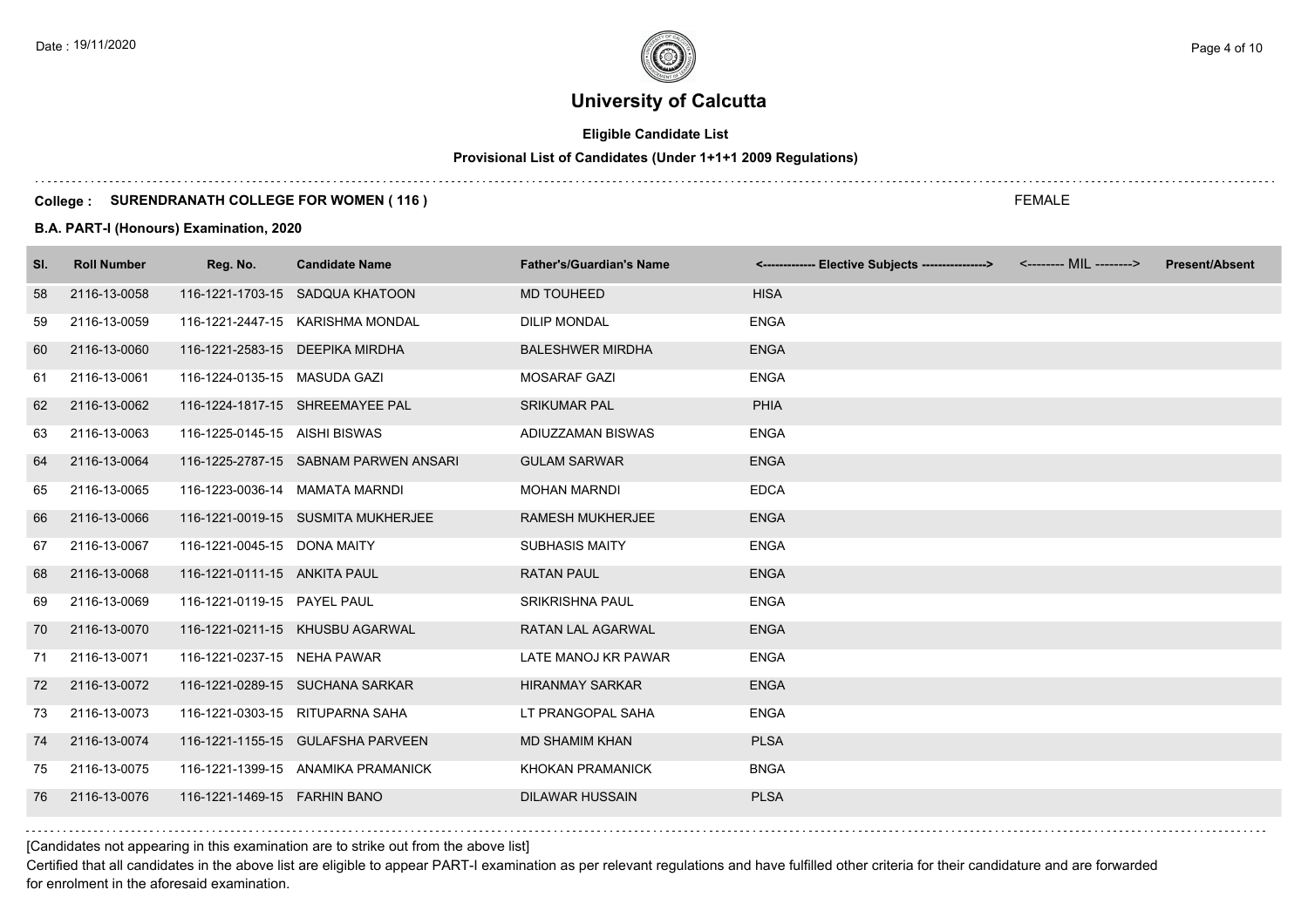## **Eligible Candidate List**

## **Provisional List of Candidates (Under 1+1+1 2009 Regulations)**

#### **College : SURENDRANATH COLLEGE FOR WOMEN ( 116 )**

#### **B.A. PART-I (Honours) Examination, 2020**

| SI. | <b>Roll Number</b> | Reg. No.                       | <b>Candidate Name</b>            | <b>Father's/Guardian's Name</b> | <------------- Elective Subjects ---------------> <-------- MIL --------> | <b>Present/Absent</b> |
|-----|--------------------|--------------------------------|----------------------------------|---------------------------------|---------------------------------------------------------------------------|-----------------------|
| 77  | 2116-13-0077       |                                | 116-1221-1499-15 SHABANA PARVEEN | <b>MD IBRAR KHAN</b>            | <b>PLSA</b>                                                               |                       |
| 78  | 2116-13-0078       | 116-1221-1701-15 RUQAIYA       |                                  | <b>MD ISLAM</b>                 | <b>HISA</b>                                                               |                       |
| 79  | 2116-13-0079       | 116-1221-1713-15 AMREEN NISA   |                                  | <b>MD ISRAIL</b>                | <b>EDCA</b>                                                               |                       |
| 80  | 2116-13-0080       | 116-1221-1767-15 SANIA KHATUN  |                                  | <b>SK BABLU</b>                 | <b>EDCA</b>                                                               |                       |
| 81  | 2116-13-0081       |                                | 116-1221-1797-15 ROZINA PARVEEN  | MD MOHIB UDDIN                  | <b>EDCA</b>                                                               |                       |
| 82  | 2116-13-0082       | 116-1221-1819-15 MAMPI GHOSH   |                                  | <b>BIJOY GHOSH</b>              | <b>PHIA</b>                                                               |                       |
| 83  | 2116-13-0083       |                                | 116-1221-1859-15 ARPITA SAMANTA  | <b>LATE NEMAI SAMANTA</b>       | <b>EDCA</b>                                                               |                       |
| 84  | 2116-13-0084       | 116-1221-1891-15 PRIYA DHARA   |                                  | <b>JAHAR DHARA</b>              | <b>SANA</b>                                                               |                       |
| 85  | 2116-13-0085       | 116-1221-1907-15 WARSIA        |                                  | <b>NOOR ALAM</b>                | <b>EDCA</b>                                                               |                       |
| 86  | 2116-13-0086       | 116-1221-1939-15 LEENA SINGH   |                                  | <b>BINDA PRASAD SINGH</b>       | <b>PHIA</b>                                                               |                       |
| 87  | 2116-13-0087       | 116-1221-2443-15 POUSALI ROY   |                                  | <b>TARUN ROY</b>                | <b>ENGA</b>                                                               |                       |
| 88  | 2116-13-0088       | 116-1221-2565-15 CHITRA NAYAK  |                                  | DHIRENDRA NATH NAYAK            | <b>BNGA</b>                                                               |                       |
| 89  | 2116-13-0089       | 116-1221-2601-15 KAKALI PANDIT |                                  | <b>KALU PANDIT</b>              | <b>JORA</b>                                                               |                       |
| 90  | 2116-13-0090       |                                | 116-1221-2707-15 SAIRA TABASSUM  | LATE MD SHAKEEL                 | <b>PLSA</b>                                                               |                       |
| 91  | 2116-13-0091       | 116-1222-1553-15 NIKETA DAS    |                                  | LATE PRANKRISHNA DAS            | <b>EDCA</b>                                                               |                       |
| 92  | 2116-13-0092       | 116-1222-1623-15 SONALI NASKAR |                                  | <b>SUBHAS NASKAR</b>            | <b>EDCA</b>                                                               |                       |
| 93  | 2116-13-0093       | 116-1222-1651-15 TINAMONY ROY  |                                  | <b>TUSHAR ROY</b>               | <b>GEOA</b>                                                               |                       |
| 94  | 2116-13-0094       | 116-1222-1805-15 PINKI DAS     |                                  | <b>GOPAL DAS</b>                | <b>EDCA</b>                                                               |                       |
| 95  | 2116-13-0095       | 116-1224-0221-15 MOUMITA PAUL  |                                  | <b>LATE RATAN PAUL</b>          | <b>ENGA</b>                                                               |                       |

[Candidates not appearing in this examination are to strike out from the above list]

Certified that all candidates in the above list are eligible to appear PART-I examination as per relevant regulations and have fulfilled other criteria for their candidature and are forwarded for enrolment in the aforesaid examination.

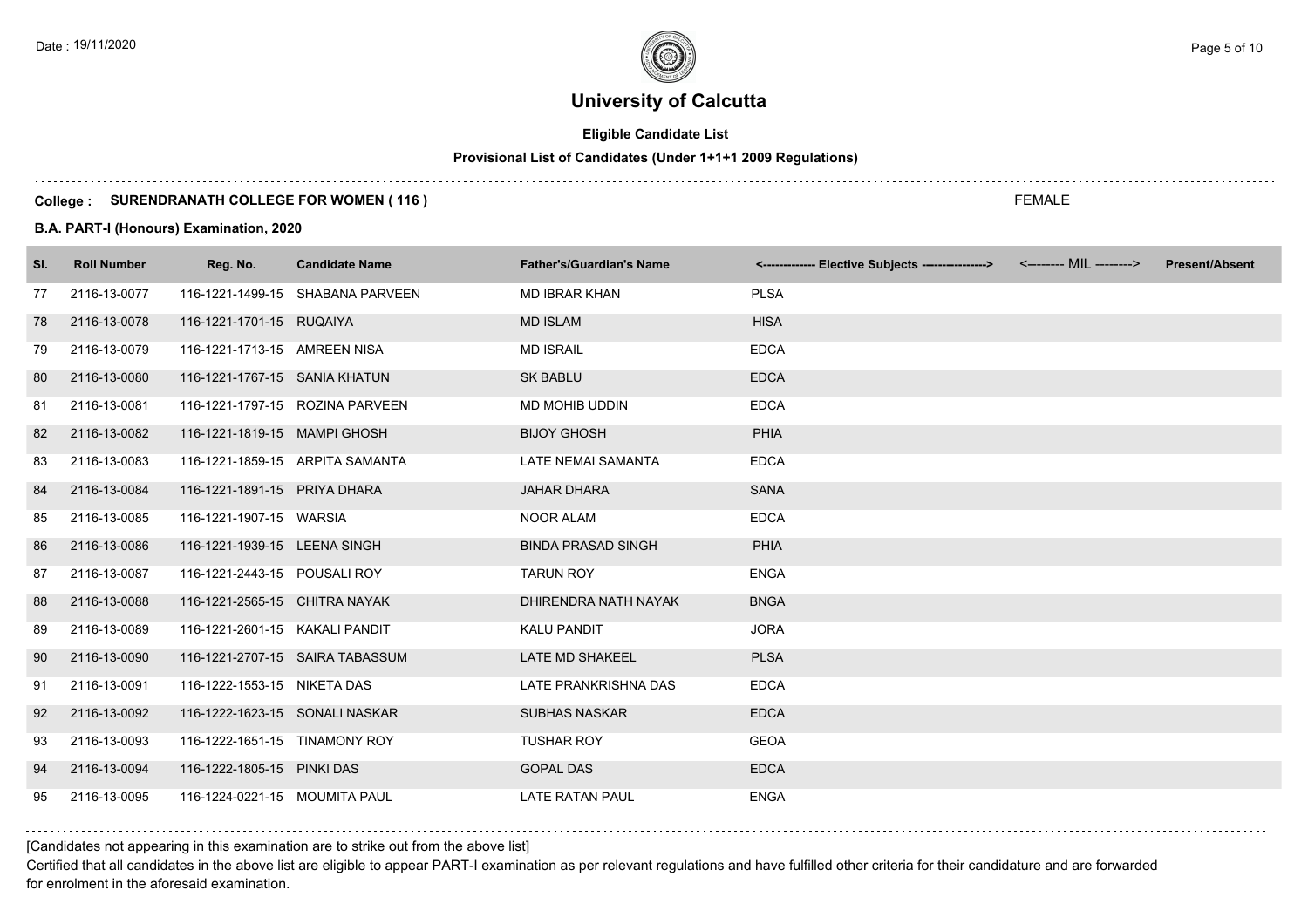## **Eligible Candidate List**

## **Provisional List of Candidates (Under 1+1+1 2009 Regulations)**

#### **College : SURENDRANATH COLLEGE FOR WOMEN ( 116 )**

#### **B.A. PART-I (Honours) Examination, 2020**

| SI. | <b>Roll Number</b> | Reg. No.                        | <b>Candidate Name</b>                  | <b>Father's/Guardian's Name</b> | <------------- Elective Subjects ---------------> <-------- MIL --------> | <b>Present/Absent</b> |
|-----|--------------------|---------------------------------|----------------------------------------|---------------------------------|---------------------------------------------------------------------------|-----------------------|
| 96  | 2116-13-0096       | 116-1221-0182-14 AISHANI DAS    |                                        | <b>AKASH DAS</b>                | <b>ENGA</b>                                                               |                       |
| 97  | 2116-13-0097       |                                 | 116-1221-0248-14 SUFIYA PARVEEN        | ZAINUL ABEDIN                   | <b>PLSA</b>                                                               |                       |
| 98  | 2116-13-0098       | 116-1221-0056-14 ARPITA ROY     |                                        | <b>ARUN ROY</b>                 | <b>EDCA</b>                                                               |                       |
| 99  | 2116-13-0099       | 116-1221-0105-14 SREEPARNA DEY  |                                        | SWAPAN DEY                      | <b>ENGA</b>                                                               |                       |
| 100 | 2116-13-0100       | 116-1221-0151-14 SUSMITA NANDY  |                                        | <b>SANDIP NANDY</b>             | <b>ENGA</b>                                                               |                       |
| 101 | 2116-13-0101       |                                 | 116-1221-0154-14 RACHITA BISWAS        | <b>RABIN BISWAS</b>             | <b>ENGA</b>                                                               |                       |
| 102 | 2116-13-0102       | 116-1221-0160-14 BUSHRA JAHAN   |                                        | <b>MD MUKHTAR HUSSAIN</b>       | <b>EDCA</b>                                                               |                       |
| 103 | 2116-13-0103       |                                 | 116-1221-0181-14 SALTANAT JAHAN        | <b>MD FAIZ ALAM</b>             | <b>ENGA</b>                                                               |                       |
| 104 | 2116-13-0104       |                                 | 116-1224-0006-14 TASLIMA KHATUN        | <b>JAHANARA BIBI</b>            | <b>EDCA</b>                                                               |                       |
| 105 | 2116-13-0105       |                                 | 116-1221-0071-14 AGAMONI MUKHERJEE     | <b>TAPAN KUMAR MUKHERJEE</b>    | <b>BNGA</b>                                                               |                       |
| 106 | 2116-13-0106       | 116-1221-0104-14 SUBHANGI PAUL  |                                        | <b>SUKUMAR PAUL</b>             | <b>ENGA</b>                                                               |                       |
| 107 | 2116-13-0107       |                                 | 116-1221-0116-14 SHAGUFTA FIRDOUS      | <b>MD HASIM</b>                 | <b>ENGA</b>                                                               |                       |
| 108 | 2116-13-0108       |                                 | 116-1221-0147-14 ANWESHA KUMARI BHAGAT | <b>BRAHMDEV BHAGAT</b>          | <b>ENGA</b>                                                               |                       |
| 109 | 2116-13-0109       | 116-1221-0162-14 JOLLY RANI     |                                        | SHYAM SUNDER SINGH              | <b>ENGA</b>                                                               |                       |
| 110 | 2116-13-0110       | 116-1221-0232-14 TINA MONDAL    |                                        | <b>TARUN MONDAL</b>             | <b>PHIA</b>                                                               |                       |
| 111 | 2116-13-0111       |                                 | 116-1221-0249-14 SHABINA PARVEEN       | <b>MD BADRUDDIN</b>             | <b>PLSA</b>                                                               |                       |
| 112 | 2116-13-0112       | 116-1221-0267-14 DEBANJALI SHAI |                                        | <b>MANAB SHAI</b>               | <b>PLSA</b>                                                               |                       |
| 113 | 2116-13-0113       |                                 | 116-1222-0180-14 UMASANKAR DAS         | UTTAM KUMAR DAS                 | <b>ENGA</b>                                                               |                       |
| 114 | 2116-13-0114       | 116-1222-0233-14 ARPITA DAS     |                                        | PRAFULLA CHANDRA DAS            | <b>PHIA</b>                                                               |                       |

[Candidates not appearing in this examination are to strike out from the above list]

Certified that all candidates in the above list are eligible to appear PART-I examination as per relevant regulations and have fulfilled other criteria for their candidature and are forwarded for enrolment in the aforesaid examination.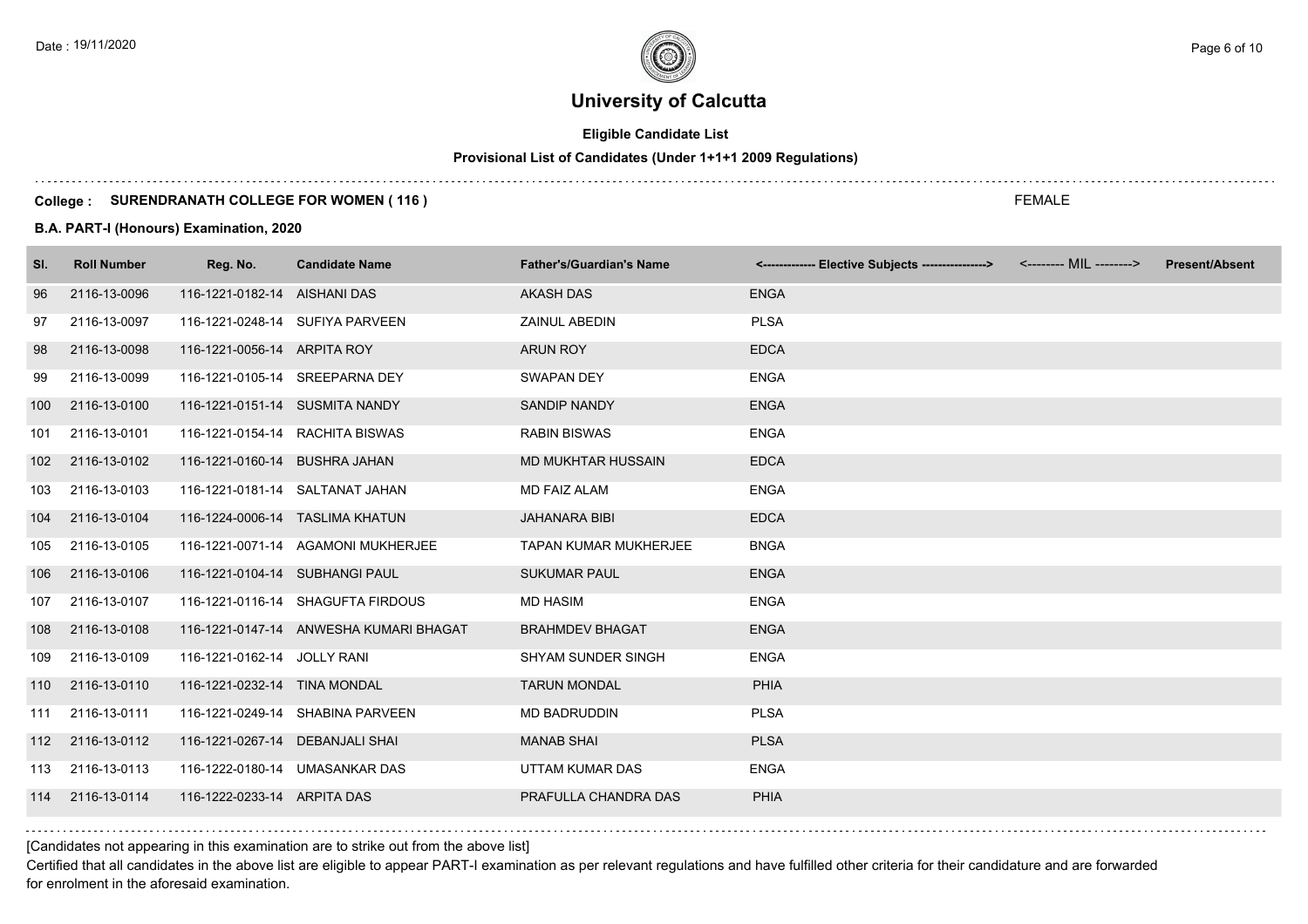## **Eligible Candidate List**

## **Provisional List of Candidates (Under 1+1+1 2009 Regulations)**

#### **College : SURENDRANATH COLLEGE FOR WOMEN ( 116 )**

#### **B.A. PART-I (Honours) Examination, 2020**

| SI. | <b>Roll Number</b> | Reg. No.                        | <b>Candidate Name</b>                | <b>Father's/Guardian's Name</b> | <-------------- Elective Subjects ----------------> | <-------- MIL --------> | <b>Present/Absent</b> |
|-----|--------------------|---------------------------------|--------------------------------------|---------------------------------|-----------------------------------------------------|-------------------------|-----------------------|
| 115 | 2116-13-0115       |                                 | 116-1221-0477-12 RABAAB RIZWANA      | <b>ASGAR ALI</b>                | <b>GEOA</b>                                         |                         |                       |
| 116 | 2116-13-0116       |                                 | 116-1221-0018-13 TANIYA CHAKRABORTY  | <b>TAPAS KUMAR CHAKRABORTY</b>  | <b>ENGA</b>                                         |                         |                       |
| 117 | 2116-13-0117       | 116-1221-0378-13 BUSHRA NAZIM   |                                      | <b>MD NAZIM</b>                 | <b>PLSA</b>                                         |                         |                       |
| 118 | 2116-13-0118       | 116-1222-0430-13 JHUMA MONDAL   |                                      | <b>LAXMAN MONDAL</b>            | <b>GEOA</b>                                         |                         |                       |
| 119 | 2116-13-0119       | 116-1221-0353-13 PRIYA GHOSH    |                                      | SHYAMAL KANTA GHOSH             | <b>JORA</b>                                         |                         |                       |
| 120 | 2116-13-0120       | 116-1221-0004-13 ANU SINGH      |                                      | <b>SUNIL KUMAR SINGH</b>        | <b>ENGA</b>                                         |                         |                       |
| 121 | 2116-13-0121       |                                 | 116-1223-0008-13 LUCK PRIYA CHAKMA   | SUNIL JIVAN CHAKMA              | <b>ENGA</b>                                         |                         |                       |
| 122 | 2116-13-0122       |                                 | 116-1221-0011-13 ABIDA NASRIN MONDAL | <b>MD SAHEDUR RAHMAN MONDAL</b> | <b>ENGA</b>                                         |                         |                       |
| 123 | 2116-13-0123       | 116-1221-0013-13 SAIMA IRAM     |                                      | LIAQUAT ALI                     | <b>ENGA</b>                                         |                         |                       |
| 124 | 2116-13-0124       | 116-1224-0029-13 PIYALI GHOSH   |                                      | LATE PARIMAL KUMAR GHOSH        | <b>ENGA</b>                                         |                         |                       |
| 125 | 2116-13-0125       |                                 | 116-1222-0030-13 DIPASREE SARDAR     | <b>MURARI SARDAR</b>            | <b>ENGA</b>                                         |                         |                       |
| 126 | 2116-13-0126       | 116-1221-0060-13 SWATI TRIPATHI |                                      | RAJ NARAYAN TRIPATHI            | <b>ENGA</b>                                         |                         |                       |
| 127 | 2116-13-0127       | 116-1221-0061-13 PRIYANKA GILL  |                                      | PRANJEET SHER GILL              | <b>ENGA</b>                                         |                         |                       |
| 128 | 2116-13-0128       | 116-1221-0891-13 AIMAN ARA      |                                      | <b>MD AKRAM HUSSAIN</b>         | <b>ENGA</b>                                         |                         |                       |
| 129 | 2116-13-0129       | 116-1222-0081-13 ALEENA BISWAS  |                                      | <b>SUNIL KUMAR BISWAS</b>       | <b>ENGA</b>                                         |                         |                       |
| 130 | 2116-13-0130       | 116-1221-0255-13 SONALI DAS     |                                      | <b>BISWANATH DAS</b>            | <b>GEOA</b>                                         |                         |                       |
| 131 | 2116-13-0131       | 116-1221-0303-13 PAYEL SARKAR   |                                      | PRAHLAD SARKAR                  | <b>EDCA</b>                                         |                         |                       |
| 132 | 2116-13-0132       | 116-1221-0340-13 NAFISA TAHIRA  |                                      | <b>MD WAIS</b>                  | <b>EDCA</b>                                         |                         |                       |
| 133 | 2116-13-0133       |                                 | 116-1221-0360-13 DEBJANI BANERJEE    | <b>RAJIB BANERJEE</b>           | <b>JORA</b>                                         |                         |                       |

[Candidates not appearing in this examination are to strike out from the above list]

Certified that all candidates in the above list are eligible to appear PART-I examination as per relevant regulations and have fulfilled other criteria for their candidature and are forwarded for enrolment in the aforesaid examination.

FEMALE

Date : 19/11/2020  $\rho_{\texttt{age 7 of 10}}$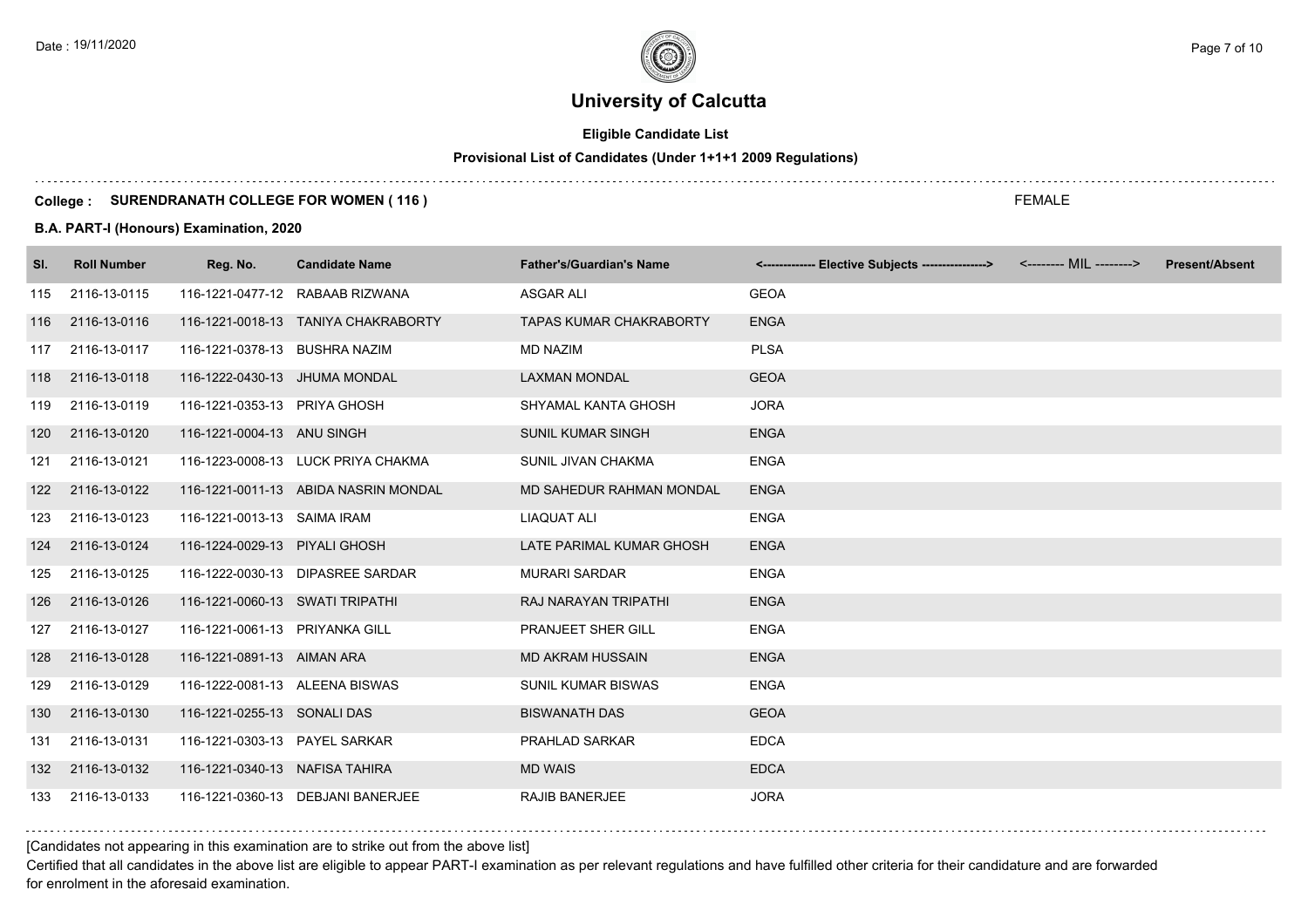## **Eligible Candidate List**

## **Provisional List of Candidates (Under 1+1+1 2009 Regulations)**

#### **College : SURENDRANATH COLLEGE FOR WOMEN ( 116 )**

#### **B.A. PART-I (Honours) Examination, 2020**

| SI. | <b>Roll Number</b> | Reg. No.                       | <b>Candidate Name</b>               | <b>Father's/Guardian's Name</b>     | <-------------- Elective Subjects ---------------> | <-------- MIL --------> | <b>Present/Absent</b> |
|-----|--------------------|--------------------------------|-------------------------------------|-------------------------------------|----------------------------------------------------|-------------------------|-----------------------|
| 134 | 2116-13-0134       |                                | 116-1221-0370-13 MOUMITA MAZUMDER   | MIHIR KANTI MAZUMDER                | <b>JORA</b>                                        |                         |                       |
| 135 | 2116-13-0135       | 116-1221-0383-13 MINA GHOSH    |                                     | <b>DILIP GHOSH</b>                  | <b>PLSA</b>                                        |                         |                       |
| 136 | 2116-13-0136       |                                | 116-1222-0391-13 ANWESA SWARNAKAR   | PRAKASH CHANDRA<br><b>SWARNAKAR</b> | <b>SANA</b>                                        |                         |                       |
| 137 | 2116-13-0137       | 116-1221-0392-13 ROJINA MOLLAH |                                     | <b>HAZI HAFIJUL MOLLAH</b>          | <b>PLSA</b>                                        |                         |                       |
| 138 | 2116-13-0138       | 116-1221-0400-13 SWAPNA DHARA  |                                     | KASHINATH DHARA                     | <b>PLSA</b>                                        |                         |                       |
| 139 | 2116-13-0139       | 116-1222-0436-13 SAYANI MONDAL |                                     | <b>BANKIM CHANDRA MONDAL</b>        | <b>GEOA</b>                                        |                         |                       |
| 140 | 2116-13-0140       | 116-1221-0018-12 NITU MANDAL   |                                     | NITYANANDA MANDAL                   | <b>ENGA</b>                                        |                         |                       |
| 141 | 2116-13-0141       |                                | 116-1221-0093-12 PRIYANKA BISWAS    | SUBHAS CHANDRA BISWAS               | <b>PLSA</b>                                        |                         |                       |
|     | 142 2116-13-0142   | 116-1221-0610-12 MAITRI KHALUA |                                     | <b>TRISANKAR KHALUA</b>             | <b>GEOA</b>                                        |                         |                       |
| 143 | 2116-13-0143       |                                | 116-1221-0253-12 RAKHSHANDA PARVEEN | <b>MD SHAMEEM UDDIN</b>             | <b>GEOA</b>                                        |                         |                       |
| 144 | 2116-13-0144       | 116-1221-0297-12 SHAONI ROY    |                                     | <b>DEBASHIS ROY</b>                 | <b>ENGA</b>                                        |                         |                       |
| 145 | 2116-13-0145       | 116-1221-0292-11 SABERA KHATUN |                                     | <b>MOKSED ALI</b>                   | PHIA                                               |                         |                       |
| 146 | 2116-13-0146       | 116-1221-0466-11 ARPITA BASU   |                                     | <b>MOUSUMI BASU</b>                 | <b>ENGA</b>                                        |                         |                       |
| 147 | 2116-13-0148       | 116-1221-0088-12 DRISHANI DAS  |                                     | AMALENDU DAS                        | <b>ENGA</b>                                        |                         |                       |
| 148 | 2116-13-0149       |                                | 116-1221-0427-12 RUKHSAR BEGUM      | <b>RAHMAT HUSSAIN</b>               | <b>HISA</b>                                        |                         |                       |
| 149 | 2116-13-0150       | 116-1221-0031-12 PURNIMA RAY   |                                     | <b>SURESH RAY</b>                   | <b>BNGA</b>                                        |                         |                       |
| 150 | 2116-13-0151       | 116-1222-0047-12 DIPA MONDAL   |                                     | <b>RAM MONDAL</b>                   | <b>EDCA</b>                                        |                         |                       |
|     | 151 2116-13-0152   | 116-1222-0055-12 SUDIPTA ROY   |                                     | <b>BHOLANATH ROY</b>                | <b>EDCA</b>                                        |                         |                       |

[Candidates not appearing in this examination are to strike out from the above list]

Certified that all candidates in the above list are eligible to appear PART-I examination as per relevant regulations and have fulfilled other criteria for their candidature and are forwarded for enrolment in the aforesaid examination.

FEMALE

Date : 19/11/2020  $\rho_{\texttt{age 8 of 10}}$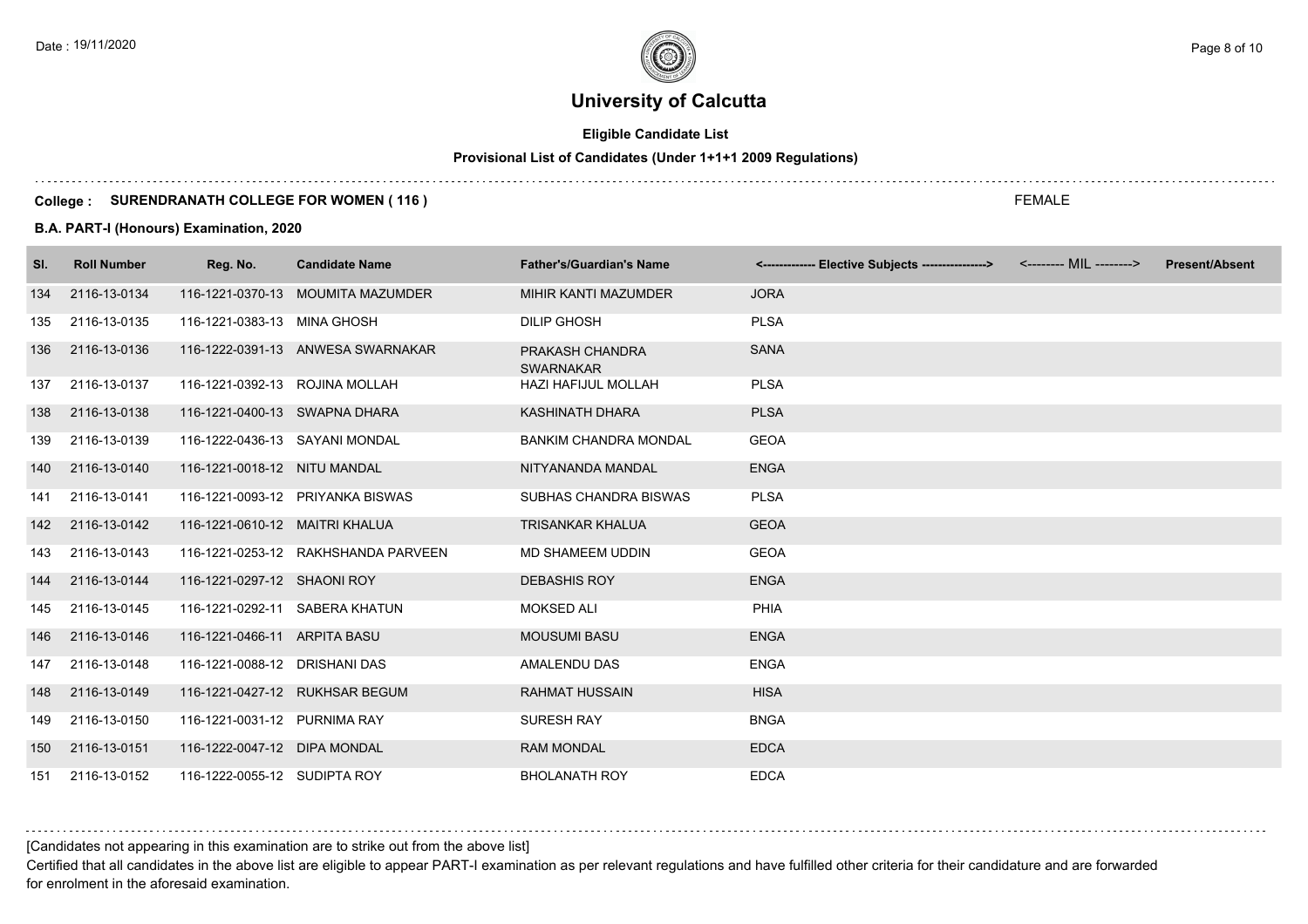## **Eligible Candidate List**

## **Provisional List of Candidates (Under 1+1+1 2009 Regulations)**

#### **College : SURENDRANATH COLLEGE FOR WOMEN ( 116 )**

#### **B.A. PART-I (Honours) Examination, 2020**

| SI. | <b>Roll Number</b> | Reg. No.                       | <b>Candidate Name</b>                | <b>Father's/Guardian's Name</b> | <------------- Elective Subjects ----------------> | <-------- MIL --------> | <b>Present/Absent</b> |
|-----|--------------------|--------------------------------|--------------------------------------|---------------------------------|----------------------------------------------------|-------------------------|-----------------------|
| 152 | 2116-13-0153       |                                | 116-1221-0104-12 TANAYA KARMAKAR     | <b>TARAK KARMAKAR</b>           | <b>GEOA</b>                                        |                         |                       |
| 153 | 2116-13-0154       | 116-1221-0117-12 SOMA MONDAL   |                                      | CHITTARANJAN MONDAL             | <b>BNGA</b>                                        |                         |                       |
| 154 | 2116-13-0155       | 116-1221-0118-12 BIPASHA SAHA  |                                      | <b>BADAL CHANDRA SAHA</b>       | <b>ENGA</b>                                        |                         |                       |
| 155 | 2116-13-0156       | 116-1221-0147-12 JYOTI DHAR    |                                      | <b>HARI PADA DHAR</b>           | <b>ENGA</b>                                        |                         |                       |
| 156 | 2116-13-0157       |                                | 116-1221-0154-12 ANWARI KHATOON      | LATE MD QUEYAMUDDIN             | <b>PLSA</b>                                        |                         |                       |
| 157 | 2116-13-0158       |                                | 116-1221-0178-12 TRISHITA MAJUMDER   | <b>TRIPURESH MAJUMDER</b>       | <b>ENGA</b>                                        |                         |                       |
| 158 | 2116-13-0159       |                                | 116-1221-0193-12 SULTANA KHATOON     | <b>MD ANWAR</b>                 | <b>PLSA</b>                                        |                         |                       |
| 159 | 2116-13-0160       | 116-1221-0206-12 NARGIS PARVIN |                                      | LATE ABU TAHER MOLLA            | <b>ENGA</b>                                        |                         |                       |
| 160 | 2116-13-0161       |                                | 116-1221-0211-12 GAJALA SHAHENA      | <b>MD SHABBIR</b>               | <b>ENGA</b>                                        |                         |                       |
| 161 | 2116-13-0162       | 116-1221-0323-12 RAZIA KHATOON |                                      | AMID HUSSAIN                    | <b>ENGA</b>                                        |                         |                       |
| 162 | 2116-13-0164       |                                | 221-1222-0110-11 GODHULI HOWLADER    | AMAL CHANDRA HOWLADER           | <b>ENGA</b>                                        |                         |                       |
| 163 | 2116-13-0165       |                                | 013-1221-0087-12 MOUMITA CHAKRABORTY | <b>TARAK NATH CHAKRABORTY</b>   | <b>HISA</b>                                        |                         |                       |
| 164 | 2116-13-0166       | 116-1222-0206-11 SABITA PODDAR |                                      | <b>MONGAL PODDAR</b>            | <b>SANA</b>                                        |                         |                       |
| 165 | 2116-13-0167       |                                | 116-1221-0262-11 RUKHSANA KHATOON    | <b>ROKHSAR ANSARI</b>           | <b>ENGA</b>                                        |                         |                       |
| 166 | 2116-13-0168       |                                | 116-1221-0283-11 RUPAM KUMARI JHA    | SHUBH KANT JHA                  | <b>GEOA</b>                                        |                         |                       |
| 167 | 2116-13-0169       | 116-1221-0580-11 SHABNAM UDDIN |                                      | MD SERAJ UDDIN                  | <b>ENGA</b>                                        |                         |                       |
| 168 | 2116-13-0170       |                                | 116-1221-0052-11 MADHUPARNA PAUL     | <b>BIPLAB KUMAR PAUL</b>        | <b>JORA</b>                                        |                         |                       |
| 169 | 2116-13-0171       | 116-1221-0069-11 ZARTAB ASLAM  |                                      | <b>MOHAMMED ASLAM</b>           | <b>ENGA</b>                                        |                         |                       |
| 170 | 2116-13-0172       | 116-1221-0127-11 SADAF MUSTAFA |                                      | <b>GHOLAM MD MUSTAFA</b>        | <b>ENGA</b>                                        |                         |                       |

[Candidates not appearing in this examination are to strike out from the above list]

Certified that all candidates in the above list are eligible to appear PART-I examination as per relevant regulations and have fulfilled other criteria for their candidature and are forwarded for enrolment in the aforesaid examination.